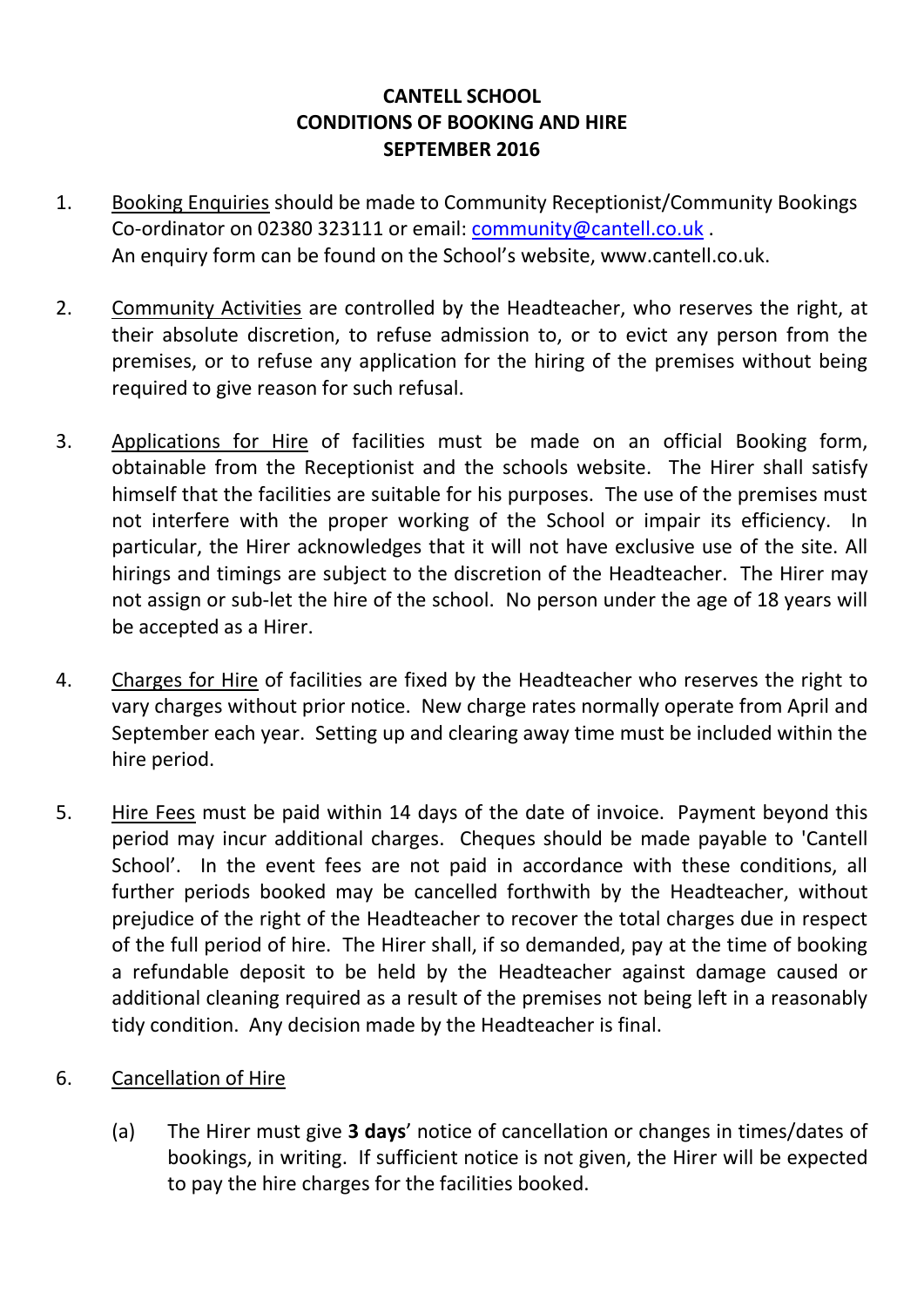- (b) The Headteacher reserves the right to close any part of the premises or prohibit the use of any facilities deemed unfit for use. In such circumstances any monies paid will be refunded, but the Headteacher will not be liable for any other expenditure incurred or loss sustained directly or indirectly by the Hirer arising from the cancellation.
- (c) The Headteacher may refuse an application if:
	- (i) The premises are required by the School.
	- (ii) There has been damage to the property or breach of these conditions during previous use of the premises by the Hirer.

No compensation shall be payable by the Headteacher by reason of such a decision.

(d) The Headteacher reserves the right to cancel the agreement to hire, by giving 2 weeks notice to the Hirer in writing (email is acceptable) and sent to the address given by the Hirer.

The Headteacher also reserves the right to cancel any hiring without notice if:

- (i) the accommodation will, due to circumstances outside their control, be unavailable for the hire period, or
- (ii) the hirer has failed to disclose material information concerning the proposed hiring, or
- (iii) there are reasonable grounds to conclude that the Conditions of Hire may be breached to a material extent

The Headteacher excludes any liability as a result of the exercise of these rights for breach of contract or otherwise and shall not be held liable for any expenses incurred by the Hirer as a result of such cancellation.

- (e) All block bookings are subject to review and may be cancelled at two weeks' notice.
- 7. The Hirer is responsible for the proper conduct and control as follows:
	- (a) The number of persons using the premises does not exceed that for which the booking was made and approved.
	- (b) The administration, organisation and supervision of a particular activity or event.
	- (c) The provision of qualified coach(es) or competent supervisor(s) for all activities. The School may request evidence that such persons are suitable, e.g.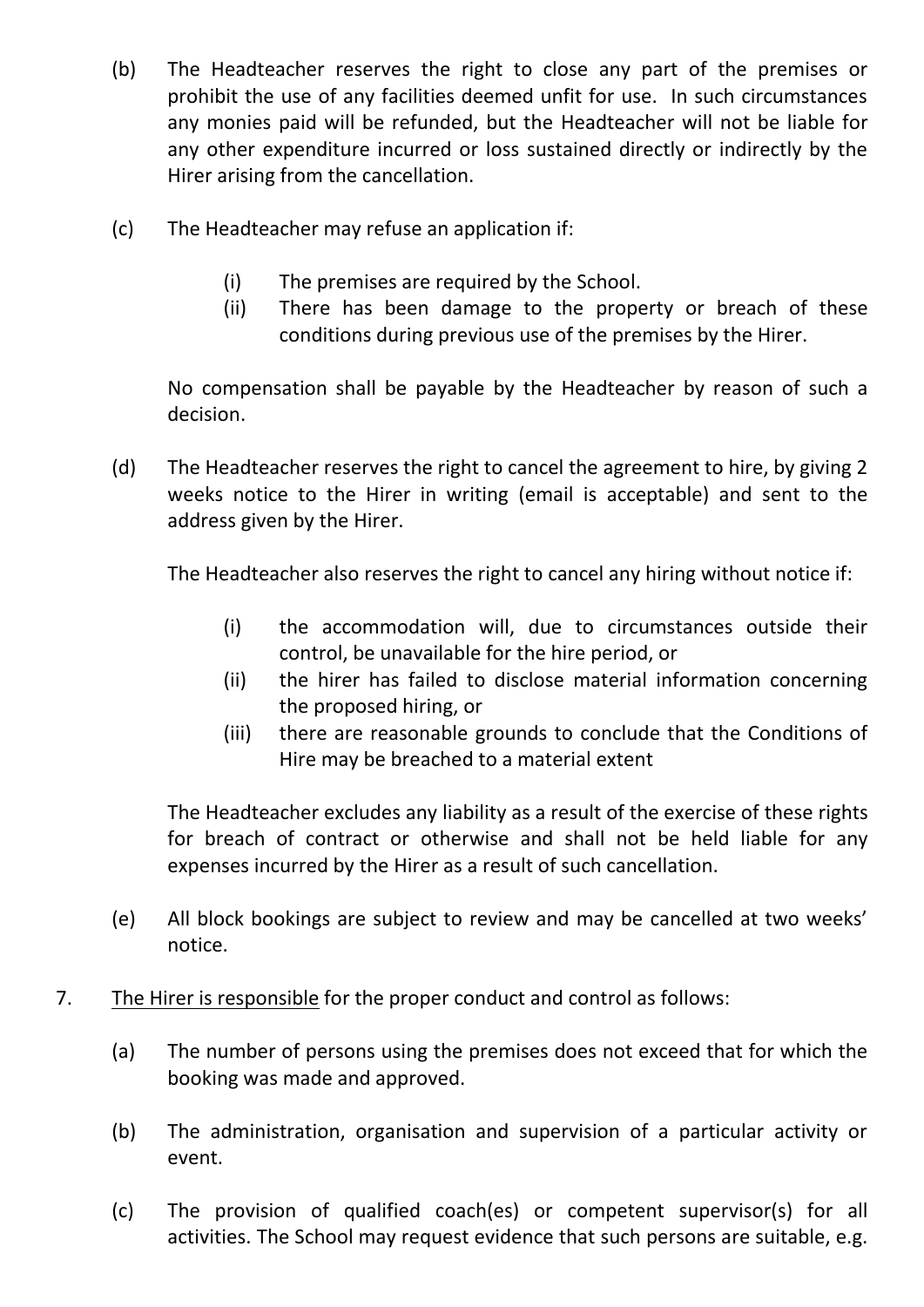coaching qualification certificates; DBS disclosures for groups with young people and/or vulnerable adults, etc. This evidence must be provided on request. The Hirer shall at all times provide an adequate number of supervisors for any activity and those supervisors shall be present throughout the hiring period. Any specialised equipment must be operated / supervised by appropriate qualified persons. All necessary safety precautions for activities must be taken in accordance with the relevant statutory and School safety publications.

- (d) The supervision of all visitors, spectators and officials attached to the Hire.
- (e) Leaving premises in a tidy and orderly condition at the end of each hire period.
- (f) Where applicable, ensuring equipment is returned to its storage place.
- (g) Finishing the activity promptly at the end of the hire period and if the last hire of the day, vacating the premises no later than 10 minutes after the end of the hire period.
- (h) Supplying on request to the School, the names and addresses of persons taking up any booked period under the hire agreement and the age of any of them who are minors.
- (i) The Hirer is responsible for the safeguarding and safekeeping of all items belonging to the Hirer, its guests/delegates or third parties engaged by it. The School accepts no responsibility for such items.
- (j) Hirers shall familiarise themselves with the fire precautions in force on the premises and with the means of evacuation in the event of a fire, bomb warning or any other threat to safety. The Hirer is responsible for ensuring that persons attending are made aware of the evacuation procedures. Fire and other exits must be kept clear at all times. Internal fire doors must not be fixed in an open position. Please see Hirers guide and the Emergency Evacuation Plan provided at booking.
- NB Hirers will be expected to comply with all reasonable requests made by the Community Staff and/or Site Staff.
- 8. Collections and Lotteries No collections, games of chance, sweepstakes or lotteries or any betting may be conducted on the premises without prior permission of the Headteacher.
- 9. Licences The Hirer shall be responsible for ensuring that all necessary licences have been obtained in respect of activities to be carried out, and shall pay all fees due in respect of these activities, eg performing rights, entertainment's licences, etc.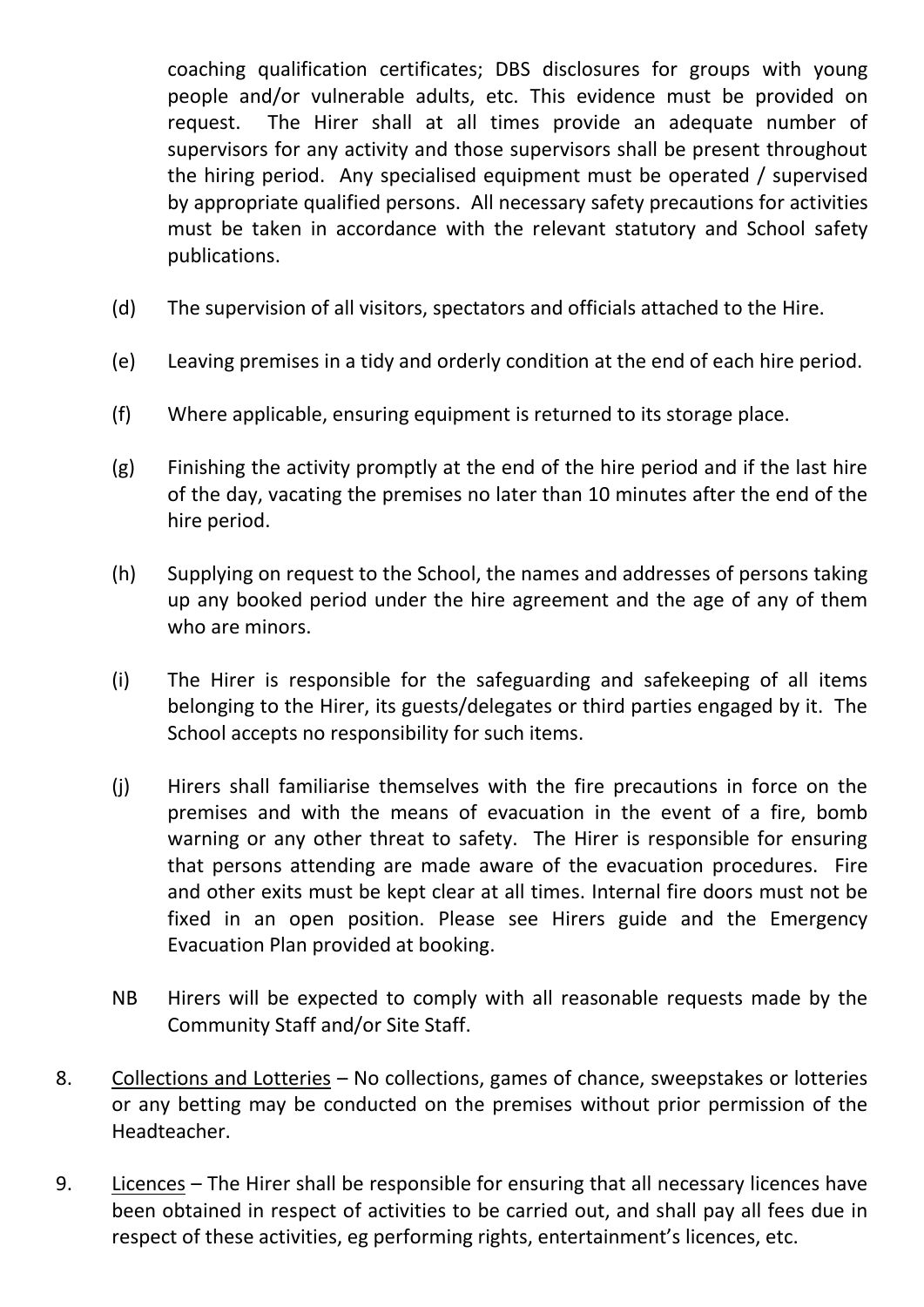- 10. Alcoholic Drinks In no circumstances shall alcoholic drinks be available at any function without prior written consent of the Headteacher. Permission will be granted only in exceptional circumstances. Applications must be made in writing at the time the Hirer applies for the use of the premises. If permission is granted for alcoholic drinks to be sold it will be the responsibility of the Hirer to ensure the Temporary Event Notice is obtained from the local authority. The School reserves the right to see sight of the Temporary Event Notice prior to the letting.
- 11. Catering Arrangements must be made at the time of booking for use of the catering facilities. These are limited and not usually available, but in some circumstances light refreshments might be provided (prices on application). The School does not normally permit the heating or cooking of food during a hire.
- 12. Smoking The site operates a No Smoking policy in all areas, including outside spaces.
- 13. Rubbish/Litter The Hirer shall be responsible for clearing the site of any rubbish that results from the hire.
- 14. Tickets No Hire is permitted where tickets will be sold to the general public. If tickets are to be sold to members of a specific group or organisation, the Hirer must inform the School in advance.
- 15. Media The Hirer is requested to inform the School in advance if the media is expected to attend any event. If any media interest occurs on the day of the Hire, the Hirer must alert the Community Staff prior to giving permission for media access.
- 16. Furniture Furniture should not normally be moved. Movement of furniture may only be done with permission of the Community Office; it must be put back in its original place at the end of the hire. If a large number of chairs need to be moved, the Hirer shall provide assistance before and after the event.
- 17. Classrooms Where a hire takes place in a classroom, or other area used by the School for teaching, the Hirer is responsible for ensuring that no student's work is touched or damaged. The hire of a classroom **does not** include the use of whiteboard markers, pens, paper or any other materials. Interactive whiteboards must not be written on. The Hirer will be responsible for any charges raised for cleaning these boards.
- 18. Dogs No dogs, except for Guide dogs, are permitted on the School site.
- 19. Language and noise Participants and Hirers are not to use foul or abusive language. Noise levels should be kept to an acceptable level, especially outside.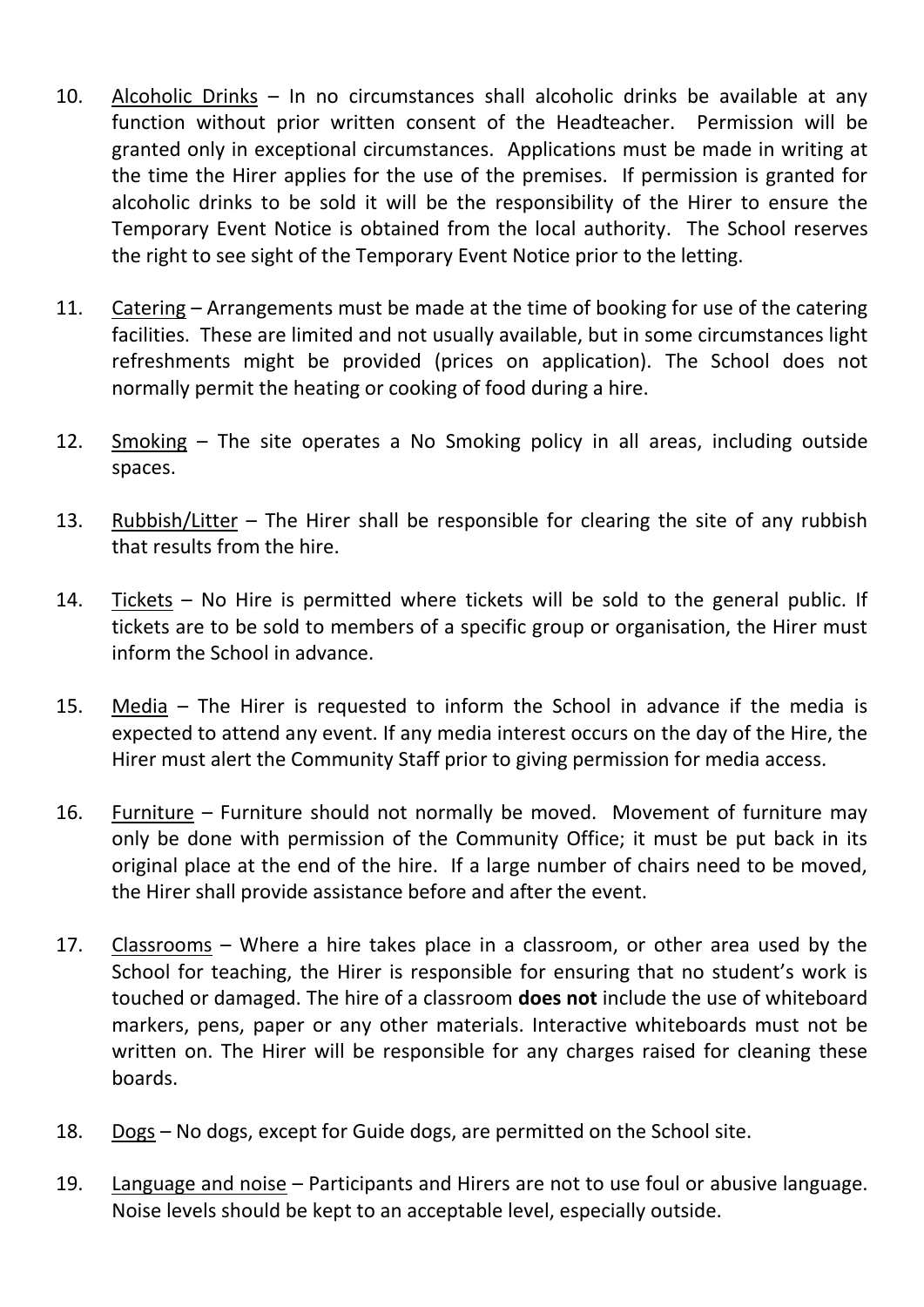- 20. Fences etc. Under no circumstances are fences and gates etc. to be climbed.
- 21. School reputation Any event deemed to bring the School's good name into disrepute can be cancelled at any time, without liability to the School.
- 22. Risk Assessments It is the responsibility of the Hirer to complete their own Risk assessments. The School reserves the right to review these assessments.
- 23. Emergency services If a Hirer needs to call the Emergency services a member of the Community Staff/Site Staff should be informed immediately.
- 24. Accidents Any accidents or incidents must be reported to the Community Staff immediately and the Accident report completed
- 25. Community Staff We respect our staff and Hirers and participants must do the same. Any form of abuse towards our staff will not be accepted and may result in the cancellation of the hire.

### 26. Parking and access

- (a) Parking is permitted in the School car park and only in the marked bays.
- (b) The Turning circle in front of the School may only be used to drop off large items, or to enable disabled users to access the site. There are marked disabled driver bays in front of the School.
- (c) Vehicles must not be parked in the Turning circle, or any other area where they could cause an obstruction.
- (d) If busses or coaches are expected at an event, please liaise with the School in advance.

## 27. Equipment and Premises

- (a) Use of the premises is limited to the accommodation hired and necessary facilities such as toilets and changing rooms. Hirers should check these areas are left clean and tidy.
- (b) No equipment/facilities are to be used without prior specific permission from the Community Staff.
- (c) Storage facilities cannot normally be provided. When Hirers are permitted to leave equipment on the premises, they do so entirely at their own risk.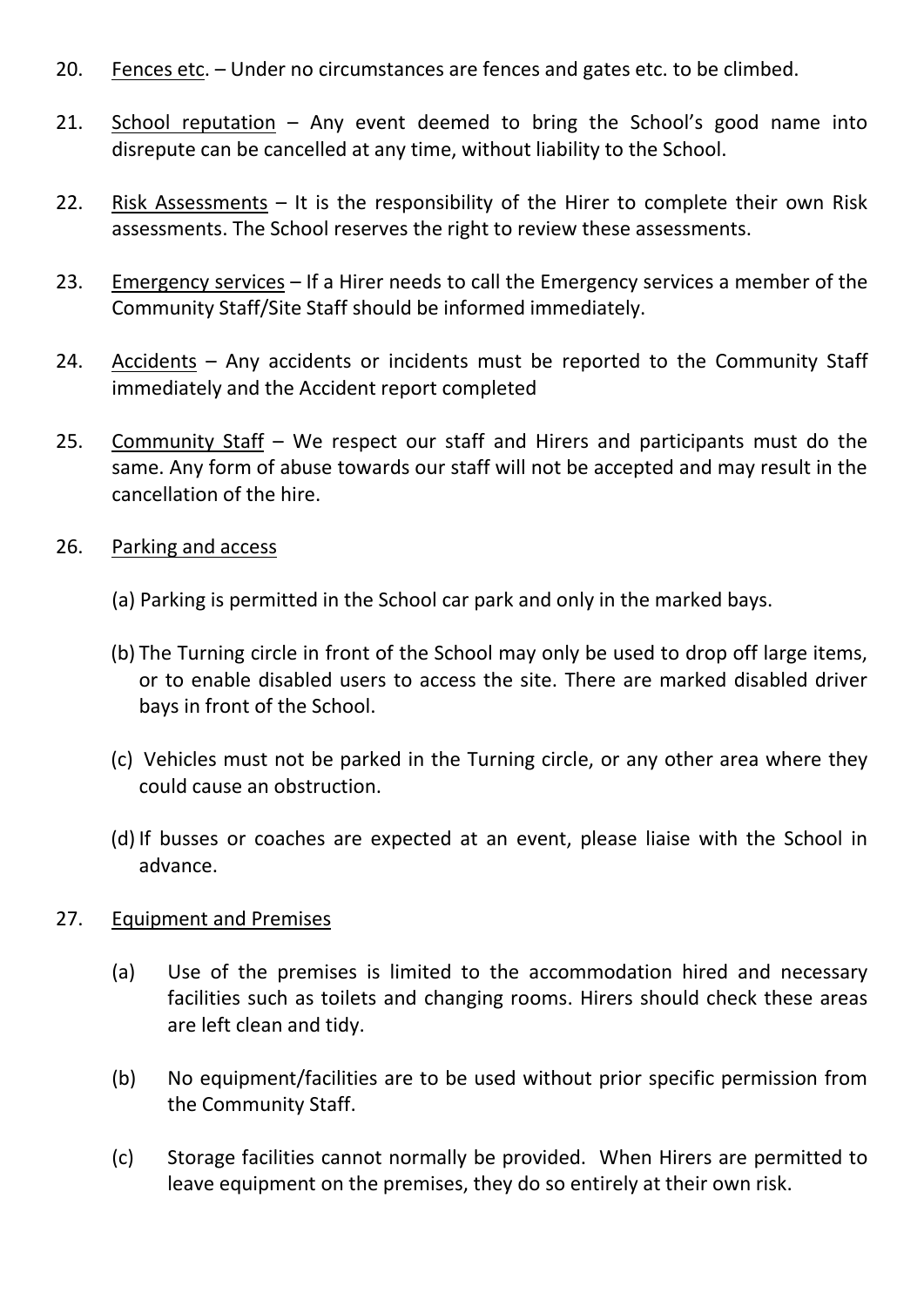- (d) Furniture and apparatus required may be brought onto the premises at the Hirer's own risk. Hirers shall not bring on to the premises, without the prior consent of the Headteacher, any article of an inflammable or explosive nature, nor any article producing an offensive smell, nor any other substance, apparatus, or article of a dangerous nature.
- (e) No School games equipment may be used without permission and gymnastic equipment can only be used when an adult with recognised qualifications for the proposed activity is personally supervising at all times. For safety reasons, this condition also applies to other activities with young people.
- (f) The Hirer shall not carry out or permit to be carried out any alterations, additions or attachments to the premises, fittings, equipment or decoration thereof, without prior written permission of the Headteacher. No nails or screws shall be driven into the walls, floors, ceilings, furniture or fittings, and no placards shall be affixed to any part of the premises. Any alteration or addition to the School's lighting or electrical heating systems is strictly forbidden, except with the written consent of the Headteacher. Consent may be subject to conditions, which the Hirer will be required to observe.
- (g) Any equipment (e.g. electrical) brought onto the premises must meet all current safety standards.
- (h) The Hirer shall pay the costs of any loss or damage to the premises or equipment, whether provided by the Site or any other person, however caused and whatever nature.
- (j) The Hirer, on arrival should report any damage, litter, or disorder immediately to the Community Staff. Any damage must be reported to the Community Staff and charges for damage or breakages may be made.
- (k) No outdoor or blacksoled footwear is to be worn in the Sports Hall, Gymnasium, or Movement Studio. Only clean soft-soled shoes are permitted.
- (l) Chewing gum is not permitted on the site and therefore should not be disposed of in or on any part of the site.
- (m) Only authorised persons shall use steps or ladders.

### 28. Grass Sports Fields, Hard Court Multi-Use Games Areas and 3G Pitch

(a) These facilities should be used for their intended purposes only i.e. participation in formal and informal play and sport.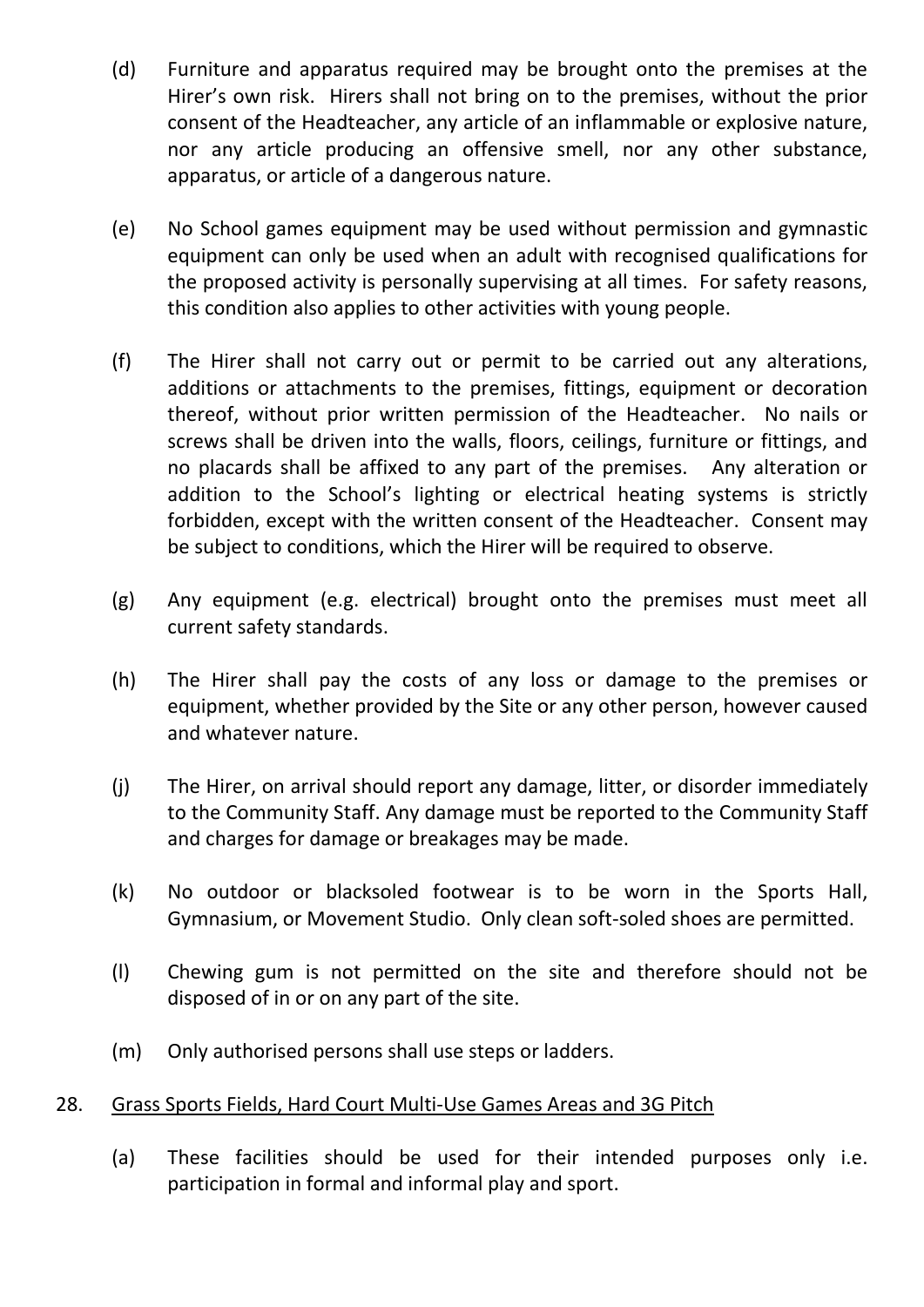- (b) The grass sports fields 3G pitch and hard court multi-use games area shall be hired together with access to toilets and changing accommodation at the School.
- (c) The grass sports fields 3 G pitch and the hard court multi-use games area may have indicative markings for sports like netball, basketball, tennis and smallsided football. No additional marks shall be made to the sports pitch or hard court areas by the Hirer.
- (d) The grass sports fields shall have a limited playing capacity. The School reserve the right to restrict use of the grass sports fields to protect them during inclement weather; when damaged or under repair; when waterlogged; or to fit in with the School curriculum or School demands.
- (e) Use of the 3G pitch is compliant upon wearing the correct footwear (See Appendix C)
- (f) To protect the surface of the 3G pitch, no litter etc. must be left. Drinks should only be contained in plastic bottles.
- 29. Affiliated Hirer's Insurance Indemnity Clause In accordance with the terms of hiring it is customary to require persons / organisations to accept responsibility for damage to the premises and its equipment and for the Third Party claims involving injury to persons and / or damage to property.

Southampton City Council's liability insurance arrangements will not provide cover for a Hirers potential liabilities.

## Injury to Persons or property

- (a) The Hirer shall indemnify the School and Southampton City Council against all claims for damages, compensation and / or costs in respect of:
	- (i) accidental bodily injury or illness to Third Parties and agents and / or
	- (ii) accidental damage or loss to Third Party property caused by, or arising out of, or being incidental to the Hirer's use of the premises.

Except when claims for damages, compensation and /or costs are as a result of the negligence of Southampton City Council, its servants or agents.

- (b) The Hirer shall have adequate insurance to cover this liability with a minimum limit of indemnity of:
	- £10 million for commercial hirings except where otherwise agreed